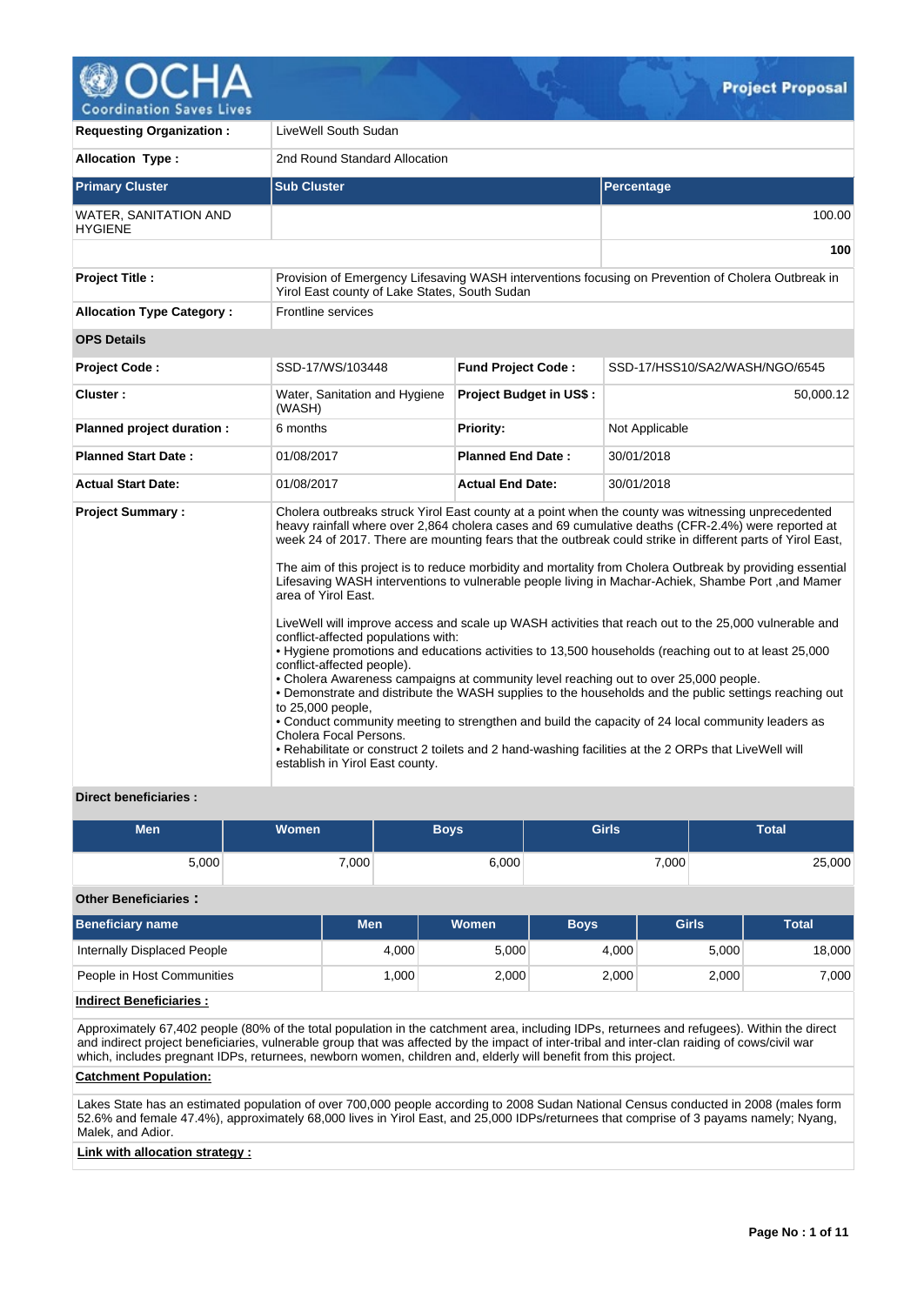The WASH Cluster objectives for 2017 include sustaining access to WASH services,. LiveWell's project is closely related to WASH cluster objectives for 2017 and is meant to supplement the gains obtained from previous interventions. LiveWell will work to ensure these objectives are achieved by the end of the project. The response will ensure that the IDPs and other vulnerable populations have access to lifesaving WASH services. Our responses will collaborate with community key leaders to ensure that the identification of vulnerable populations among the communities where greater emphasis shall be made.

LiveWell's priority in this SSHF round will be to increase access to lifesaving WASH interventions that will strengthen the operational capacity of cholera response team to respond effectively to the cholera epidemic through disease surveillance intensification, hygiene promotion, early detection, identification and referral of cholera cases in the three locations where LiveWell Health project is planning to established 2 ORPs in Yirol East county.

#### **Sub-Grants to Implementing Partners :**

| <b>Partner Name</b>                                   | <b>Partner Type</b> | <b>Budget in US\$</b>       |
|-------------------------------------------------------|---------------------|-----------------------------|
|                                                       |                     |                             |
| Other funding secured for the same project (to date): |                     |                             |
| <b>Other Funding Source</b>                           |                     | <b>Other Funding Amount</b> |

### **Organization focal point :**

| <b>Name</b>        | <b>Title</b>              | Email                        | <b>Phone</b>  |
|--------------------|---------------------------|------------------------------|---------------|
| Dr. Thon P. Agok   | Program Director          | livewellsouthsudan@gmail.com | +211955921762 |
| Dr. Paul Kon Alier | <b>Executive Director</b> | info@livewellsouthsudan.org  | +211956243535 |
| <b>BACKGROUND</b>  |                           |                              |               |

# **1. Humanitarian context analysis**

Yirol East in Lakes State has an estimated population of 67,402 people according to 2008 Sudan National Census and over 25,000 IDPs from neighboring Jonglei State. Generally; the protracted war in the country has destroyed the existing health infrastructures and social services for the general population. Due to economic crisis, the cost for accessing safe clean water and good sanitation facilities has been very difficult. The county has been characterized by rampant insecurity and the Cholera outbreak due to heavy rainfall and poor sanitation practices have been the major cause of morbidities and mortalities in the area.

According to EWARS/IDSR Report for week 24 (July, 2017), there is still an active transmission of cholera outbreak in Yirol East's payam of Yali, Shambe, Adior, and Nyang, a total cumulative of 2,864 cholera cases and 69 cumulative deaths (CFR-2.4%) in Yirol East of Lakes State have been reported at week 24 and there are mounting fears that the outbreak could strike other payams like Pagerou, Lakakudu etc. Cholera, Malaria, other Acute Watery/bloody Diarrheal, Acute respiratory infections, malnutrition and typhoids are the major cause of admissions and mortality in Adior Payam Hospital and other major PHCUs/PHCCs, yet maternal mortality rate (MMR), Neonatal Mortality Rate (NMR) and under-five mortality rate (U5MR) are still high according to mid 2017 IDSR's weekly report by WHO.

A recent rapid assessment by LiveWell team at the above sites showed that many communities in Yirol East revealed that the people population within Yirol East county are vulnerable and may be prone to cholera outbreaks due to poor knowledge on personal hygiene, poor sanitation and use of dirty water for drinking. Open defecation is evident among households and solid waste is also poorly disposed. There are growing evidences of failure to address sanitation crisis in the IDPs sites as the sanitary facilities aren't enough to meet the needs of the concentrated IDPs population, a fact which is most likely responsible for the recurrent outbreak of cholera in Yirol East.

Yet in the whole of Greater Yirol, CCM, HELP and CUAMM are two main international NGOs running the frontline healthcare services and the emergency health response by IOM, WHO and UNICEF which, phased out of Yirol East due to ongoing insecurity between Yirol West and Yirol East that lead to the death of IOM staffs. The State Ministry of Health's County Health Department (CHD) in Yirol East suffers serious gaps in human resources for health, medical supplies and equipment. There are evidences on the decreased utilization of the existing Primary Health Care units and Centers' services due to poor road network and long distance to access the facilities. The only Adior Hospital (at Payam level) is not fully functional due to inadequate skilled staffing and drugs supply.

According to Health Cluster, there is still an existing need to have rapid health response partners to address the cholera outbreak in Yirol East as the case fatality rate (CFR) was greater than 1% (69 deaths, CFR-2.4% at week 24, 2017). As an active Health cluster member, and RRM member, LiveWell expressed it interest to response to this call in order to scale up the lifesaving activities to contain the worrying situation in payams, bomas and villages of Yirol East County in Lakes State.

#### **2. Needs assessment**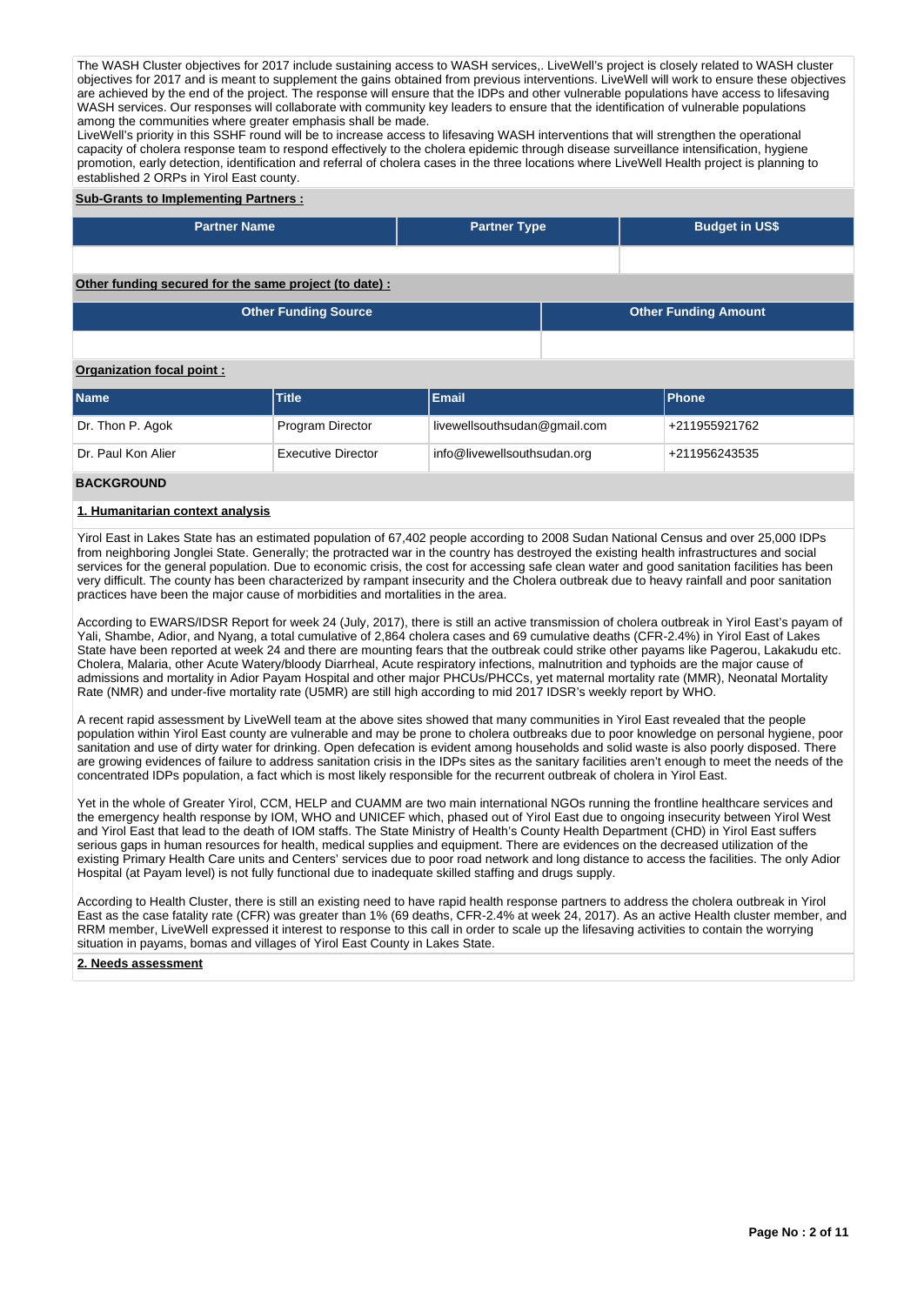• Lakes State has a total population of over 700,000 people, 67,402 of which are in Yirol East county according to 2008 Sudan National Census and over 25,000 IDPs from neighbouring Jonglei State crossed the Nile River to Yirol East through the Shambe port or Mingkaman IDPs camp in search for food, shelter and security and are currently staying with the host communities of Nyang, Malek and Adior payams. • Generally; the protracted war in the country has destroyed the existing health infrastructures and social services for the general population in the whole country, and Yirol East's CHD have inadequate health staff and drugs supplies.

• Due to high inflation, the cost for accessing lifesaving essential healthcare services, safe clean drinking water and good sanitary facilities have been very high in Yirol Fast.

• The county has been characterized by the mounting insecurity, increased food insecurity and the recurrent of cholera outbreaks due to heavy rainfall and poor sanitation practices.

• According to EWARS/IDSR Report for week 24 (July, 2017), there is still an active transmission of cholera outbreak in Yirol East's payam of Malek, Shambe, Adior, and Nyang. A total cumulative of 2,864 cholera cases and 69 cumulative deaths (CFR-2.4%) in Yirol East have been reported and there are mounting fears that the outbreak could strike other payams like Pagerou, Lakakudu etc.

• In Adior Hospital, the major cause of morbidities and mortalities includes Cholera outbreak, Malaria, other Acute Watery diarrheal (AWDs), Acute respiratory infections (ARI) malnutrition and typhoids are the major cause of admissions and mortality in Adior Payam Hospital and other major PHCUs/PHCCs, yet maternal mortality rate (MMR), Neonatal Mortality Rate (NMR) and under-five mortality rate (U5MR) are still high according to mid 2017 IDSR's weekly report by WHO.

• A recent rapid assessment by LiveWell team at the above sites showed that many communities in Yirol East revealed that the people population within Yirol East county are vulnerable and may be prone to cholera outbreaks due to poor knowledge on personal hygiene, poor sanitation and use of dirty water for drinking. Open defecation is evident among households and solid waste is also poorly disposed. There are growing evidences of failure to address sanitation crisis in the IDPs sites as the sanitary facilities aren't enough to meet the needs of the concentrated IDPs population, a fact which is most likely responsible for the recurrent outbreak of cholera in Yirol East.

• In Greater Yirol, CCM, and CUAMM are two main international NGOs running the frontline healthcare services and the emergency health response was done by IOM, WHO and UNICEF which later phased out of Yirol East due to ongoing insecurity between Yirol West and Yirol East that lead to the death of IOM staffs.

• The State Ministry of Health's County Health Department (CHD) in Yirol East suffers serious gaps in human resources for health, medical supplies and equipment. There are evidences on the decreased utilization of the existing Primary Health Care units and Centers' services due to poor road network and long distance to access the facilities. The only Adior Hospital (at Payam level) is not fully functional due to inadequate skilled staffing and drugs supply.

• According to Health Cluster, there is still an existing need to have rapid health response partners to address the cholera outbreak in Yirol East as the case fatality rate (CFR) was greater than 1% (69 deaths, CFR-2.4% at week 24, 2017).

• As an active Health cluster member, and RRM member, LiveWell expressed it interest to response to this call in order to scale up the lifesaving cholera response activities to contain the worrying situation in Adior, Malek, and Nyang payams.

## **3. Description Of Beneficiaries**

The project will target 25,000 IDPs living with the 10,000 host communities of Adior, Nyang and Malek Payams. The project will focuse on the vulnerable groups such as under-five year, pregnant women, and the elderly. The indirect beneficiaries are the host communities that approximate populations of 67,402 people.

The direct beneficiaries will come from Yirol East, namely; Adior bomas and villages, targeting 13,500 households, reaching out to over 25,000 vulnerable people and 10,000 host community members as described below:-

1. SHAMBE PORT: to support the 4,500 households ,

2. MAMER: to support host 4,500 households

3. ACUIEDIT: to support 4,500 households

LiveWell will implement the cholera response and prevention activities in the IDPs setting and the host communities in the affected areas; Men: 5,000 beneficiaries

Women: 7,000 beneficiaries Boys: 6,000 beneficiaries Girls 7,000 beneficiaries TOTAL: 25,000

#### **4. Grant Request Justification**

Active surge and transmission of cholera outbreak in Yirol East has increasingly been ongoing in the local bomas and villages of Nyang, Malek and Adior, yet the response and prevention activities by the two existing primary healthcare partners like CUAMM and CCM has been inadequate due to highest population within the catchment areas and the long distances between the payams of the affected counties. The response by the Emergency Response Team (ERT) like WHO, UNICEF and IOM has not been covering the whole populations and the duration of the activities were short-termed (4-6 weeks). The Health cluster has expressed the needs to increased the number of partners implementing and mobilized support in the area to contain the situations. CHF funding will enable LiveWell's rapid response team to response in the area.

In this July till the end of the 2017, it is predicted that the cholera epidemics will be difficult to eradicate or control due to unprecedented heavy rainfall, food insecurity, rampant insecurities and resultant economic crisis would directly or indirectly lead to the failure to address sanitation crisis a fact which is most likely responsible for the recurrent or increased outbreak of cholera in Shambe payam. It has also been difficulty to raised funds to start the response in June this year yet the cholera cases are still being reported, and the demand for essential lifesaving integrated cholera interventions is high. If anything is not done about the situation, it will continue to deteriorate and we may unfortunately loose big number of vulnerable people to the epidemics.

This project will target 3 main payams of Nyang to support the affected people of Pulwiny; Cuiedit; and Panhom-Dhak boma, Adior to support host community from Machar-Aciek; Mamer; and Shambe port boma and Malek payam to support three bomas of Thian; Amerachier; and Lang-Matot boma. The existing partners have tried to reached the locations but their hands are overstretched to reach the most vulnerable people with cholera case management at the facility and households level.

The SSHF funding will enable LiveWell start-up the much needed Cholera Outbreak Response and Prevention activities such as; refreshers training of 27 health/hygiene promoters to conduct social mobilization/hygiene promotion at household and community level, early detect and manage cholera cases; Conduct cholera prevention awareness, pay wages for 27 hygiene promtoers, was officer; and conduct community meeting to establish cholera focal persons teams in each payam, surveillance support; and monitoring, supervision and evaluation. This will help reduce the morbidity and mortality from preventable and treatable cholera-related death and other acute watery diarrhoea. LiveWell South Sudan will deploy skilled and dedicated WASH staff who will be able to provide cholera case management at community level and conduct cholera awareness in the proposed location for quality and timely services. The community health workers team, hygiene promotion team, and ORP support staffs such as sprayers, cleaners and watchmen will play an active role in controlling infections at household level where active transmission has been identified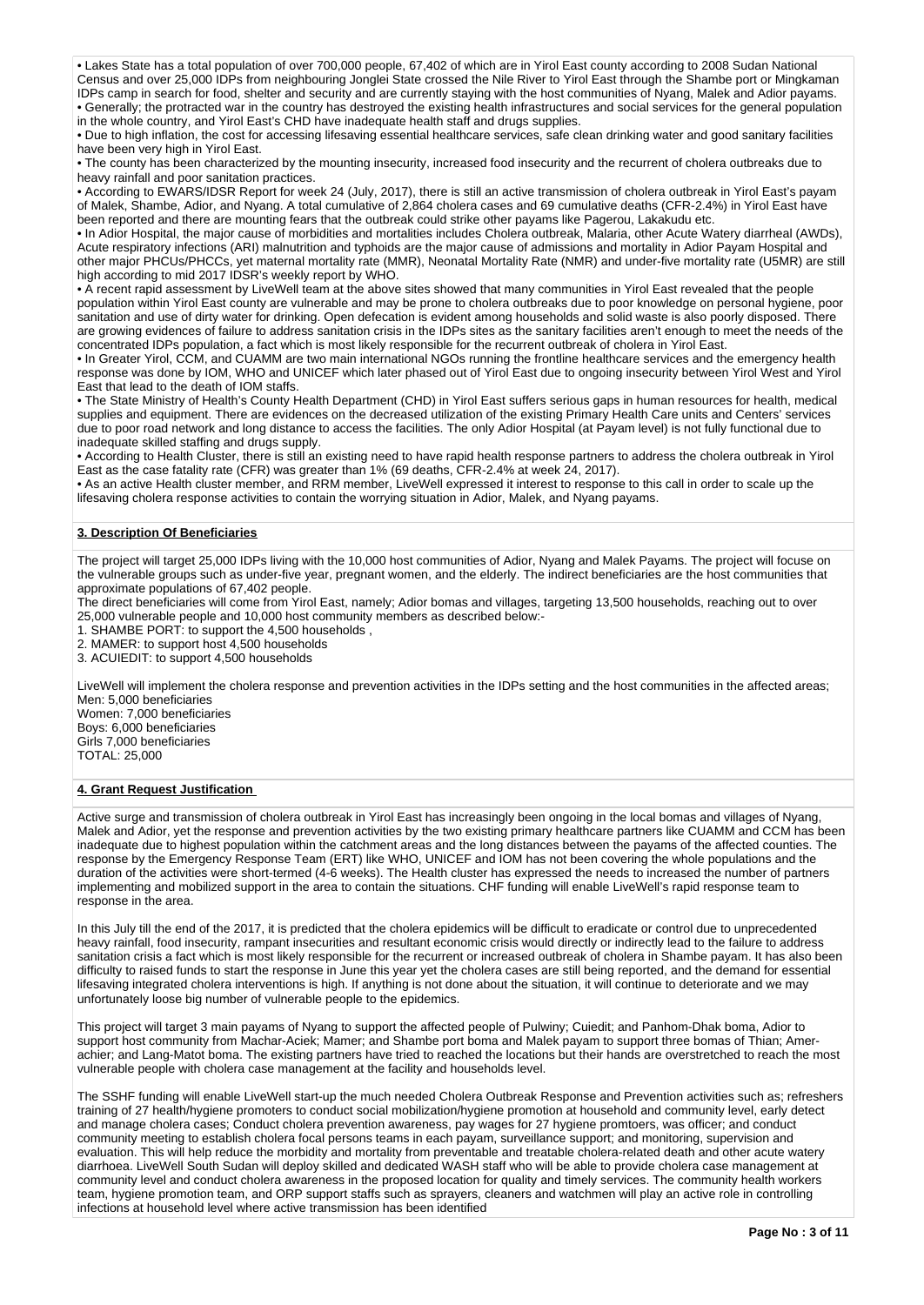# **5. Complementarity**

Added values of this proposed project:

• Building the capacity of the County Health department and communities of 3 payams of Yirol East to widened the response in the far catchment areas.

• Integrated with WASH, protection and Nutrition programs at the ORP facilities.

- Performing essential lifesaving cholera intervention activities through WASH interventions
- Improved the Case management, admission and referral pathways to the ORPs, CTCs, and CTUs.

• Strengthened and enhanced support supervision, monitoring, and evaluation tools.

LiveWell's added values in this proposal:

• Past Cholera Response and Prevention project in IDPs camp setting in Lakes, Central Equatoria and Jonglei State through a partnership with UNICEF, WHO, IOM, MOH and local authorities within the areas of intervention.

• Group of medical and public health experts in South Sudan, and the team have dynamic and broader understanding of integrated emergency health cholera case management with nutrition and WASH in South Sudan at large.

• The human resources for health that LiveWell proposed in this project have an expertise knowledge in responding to health emergencies like cholera outbreak.

• Workings in hard to reach areas and have developed a good relationship with local authorities as well as community members both in IDP camps and host communities.

• Required system, policies, guidelines, procedures, strategies and protocols booklets/documents in place to ensure timely response to emergency health care programming like this project.

• Ensures responsiveness to address the emergency needs of the vulnerable communities.

• LiveWell continues to participate in key policy, program, and coordination at both National, State Cluster and Working Group forums like Cholera Taskforce Meeting at Juba Teaching Hospital, EPR Meeting, Health Cluster Meetings, and RRM Meeting in Juba, Lakes and Jonglei including WASH Cholera Response Meeting at UNICEF head office in Juba.

#### **LOGICAL FRAMEWORK**

## **Overall project objective**

To reduce access morbidity and mortality from Cholera Outbreak by providing Emergency integrated Lifesaving WASH interventions focusing on sustainable safe clean water, good sanitation practice and hygiene promotion activities.

| WATER, SANITATION AND HYGIENE                                                                                                                                                 |                                                                                                      |                                 |
|-------------------------------------------------------------------------------------------------------------------------------------------------------------------------------|------------------------------------------------------------------------------------------------------|---------------------------------|
| <b>Cluster objectives</b>                                                                                                                                                     | <b>Strategic Response Plan (SRP) objectives</b>                                                      | <b>Percentage of activities</b> |
| Sustain access to water, sanitation and<br>hygiene promotion services for vulnerable<br>population affected by conflict, disease<br>outbreaks, acute malnutrition and floods. | SO1: Save lives and alleviate the suffering of<br>those most in need of assistance and<br>protection | 80                              |
| Enhance emergency WASH capacities of<br>local communities, authorities and partners.                                                                                          | SO3: Support at-risk communities to sustain<br>their capacity to cope with significant threats       | 20                              |

**Contribution to Cluster/Sector Objectives :** LiveWell's WASH activities will reached out to the most affected communities by the outbreak of cholera in the specified locations above by distributing basic WASH response materials along with Hygiene promotion messages as well capacity building of the local communities on the usage of house-hold water treatment and good sanitation/hygiene measures.

#### **Outcome 1**

Enhancing hygiene promotion messages, social mobilization, and mass campaign at households and community level like schools, churches, markets and restaraunts

# **Output 1.1**

#### **Description**

Local communities have reached with direct and participatory hygiene promotion activities at households and community level in Yirol East

## **Assumptions & Risks**

It's assumed that the three counties listed above are accessible by road and air transport and the security is stable, and that the WASH core pipelines have the required supplies to prevent the outbreak of cholera.

Risk of heavy rainfall and insecurity may affect the transportation of WASH supplies.

WASH supplies will be prepositioned before heavy rainfall season approaches and the insecurity will be mitigated through contiuous coordination with the local authorities on security status of the areas.

#### **Indicators**

|                                                                      |                                                                    |                                                                                                          | <b>End cycle beneficiaries</b> | <b>End</b><br>cycle |           |             |               |
|----------------------------------------------------------------------|--------------------------------------------------------------------|----------------------------------------------------------------------------------------------------------|--------------------------------|---------------------|-----------|-------------|---------------|
| Code                                                                 | <b>Cluster</b>                                                     | <b>Indicator</b>                                                                                         | <b>Men</b><br><b>Women</b>     |                     |           | Boys  Girls | <b>Target</b> |
| Indicator 1.1.1                                                      | <b>WATER, SANITATION</b><br>AND HYGIENE                            | [Frontline] Number of community based hygiene<br>promoters trained                                       | 15                             | 12                  |           |             | 27            |
| Attendant sheet<br>Training report                                   | <b>Means of Verification:</b> Quarterly and month report           |                                                                                                          |                                |                     |           |             |               |
| Indicator 1.1.2                                                      | <b>WATER, SANITATION</b><br>AND HYGIENE                            | [Frontline] Number of people reached through<br>direct and participatory hygiene promotion<br>activities | 3.000                          | 4.000               | 3,00<br>0 | 3,50<br>0   | 13.500        |
| Daily WASH report<br>Daily Hygiene promotion report<br><b>Photos</b> | <b>Means of Verification:</b> Quarterly and monthly project report |                                                                                                          |                                |                     |           |             |               |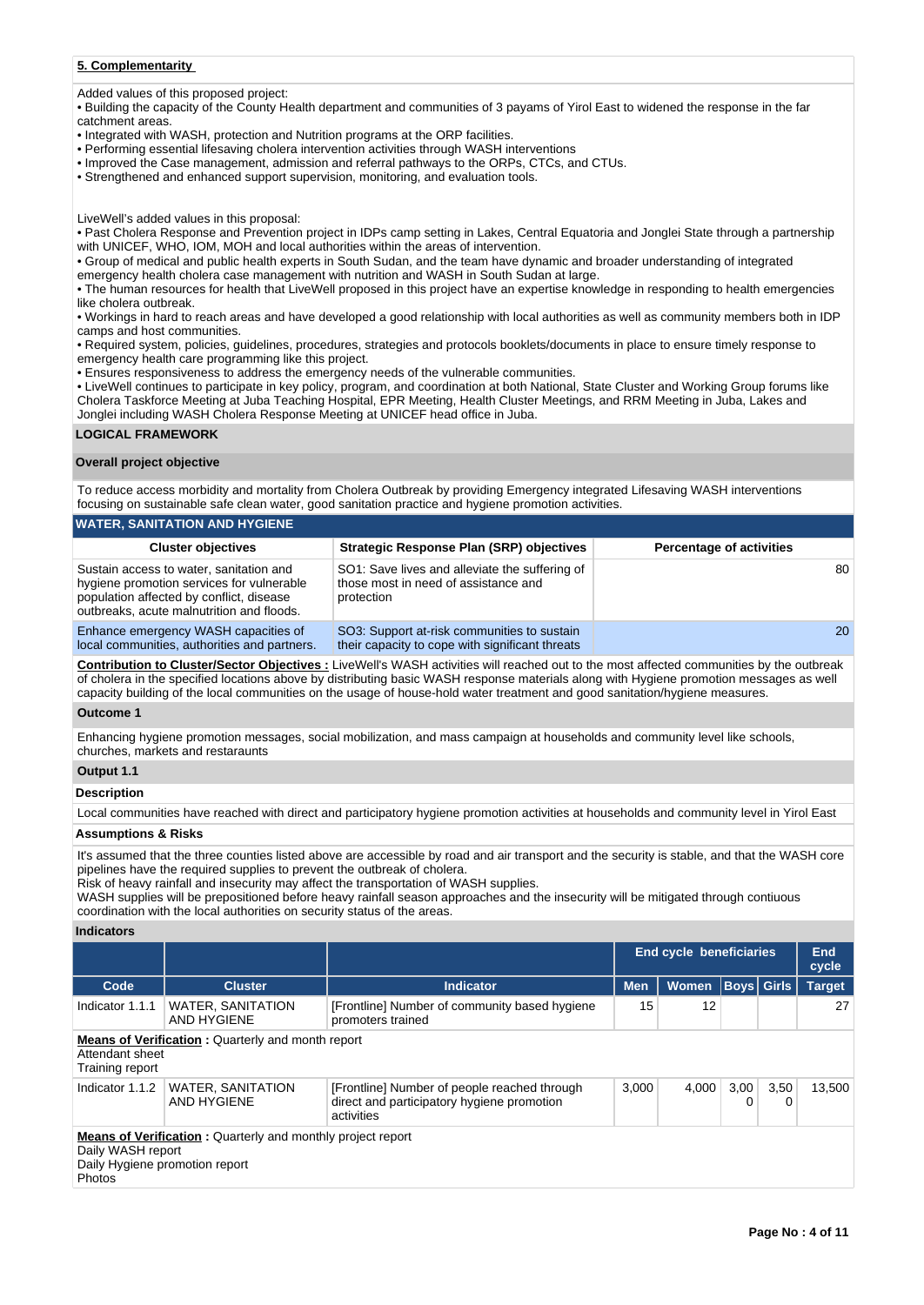| Indicator 1.1.3                                | <b>WATER, SANITATION</b><br><b>AND HYGIENE</b>                     | No. Cholera Prevention Mass campaigns activities<br>conducted                                                                                                                                                                                                                                                                                                                                                                                                                                                                                |            |                                |             |              | $\mathbf{1}$        |
|------------------------------------------------|--------------------------------------------------------------------|----------------------------------------------------------------------------------------------------------------------------------------------------------------------------------------------------------------------------------------------------------------------------------------------------------------------------------------------------------------------------------------------------------------------------------------------------------------------------------------------------------------------------------------------|------------|--------------------------------|-------------|--------------|---------------------|
| WASH activities report<br>Photos               | <b>Means of Verification:</b> Quarterly and monthly project report |                                                                                                                                                                                                                                                                                                                                                                                                                                                                                                                                              |            |                                |             |              |                     |
|                                                | Indicator 1.1.4   WATER, SANITATION<br>AND HYGIENE                 | No. people reached with awareness on safe clean<br>water, and hand-washing techniques at schools,<br>churches, restaraunts, and markets                                                                                                                                                                                                                                                                                                                                                                                                      |            |                                |             |              | 25,000              |
| WASH weekly report                             | <b>Means of Verification:</b> Quarterly and monthly report         |                                                                                                                                                                                                                                                                                                                                                                                                                                                                                                                                              |            |                                |             |              |                     |
| <b>Activities</b>                              |                                                                    |                                                                                                                                                                                                                                                                                                                                                                                                                                                                                                                                              |            |                                |             |              |                     |
| Activity 1.1.1                                 |                                                                    |                                                                                                                                                                                                                                                                                                                                                                                                                                                                                                                                              |            |                                |             |              |                     |
|                                                |                                                                    | Conduct the training of hygiene promoters to build the local capacity and hygiene promotion                                                                                                                                                                                                                                                                                                                                                                                                                                                  |            |                                |             |              |                     |
| Activity 1.1.2                                 |                                                                    |                                                                                                                                                                                                                                                                                                                                                                                                                                                                                                                                              |            |                                |             |              |                     |
|                                                |                                                                    | Conduct hygiene promotion and social mobility at households and community level                                                                                                                                                                                                                                                                                                                                                                                                                                                              |            |                                |             |              |                     |
| Activity 1.1.3                                 |                                                                    |                                                                                                                                                                                                                                                                                                                                                                                                                                                                                                                                              |            |                                |             |              |                     |
|                                                | Conduct cholera prevention and control mass campaign activities    |                                                                                                                                                                                                                                                                                                                                                                                                                                                                                                                                              |            |                                |             |              |                     |
| Activity 1.1.4                                 |                                                                    |                                                                                                                                                                                                                                                                                                                                                                                                                                                                                                                                              |            |                                |             |              |                     |
| schools and restaurants                        |                                                                    | Conduct cholera prevention awareness geared towards safe drinking water, and good hand-washing practices in the markets, church,                                                                                                                                                                                                                                                                                                                                                                                                             |            |                                |             |              |                     |
| <b>Outcome 2</b>                               |                                                                    |                                                                                                                                                                                                                                                                                                                                                                                                                                                                                                                                              |            |                                |             |              |                     |
|                                                | (AWDs) in the affected communities in Yirol East                   | Enhancing lifesaving the distribution of basic WASH supplies to prevent the outbreak of cholera epidemics and other acute watery diseases                                                                                                                                                                                                                                                                                                                                                                                                    |            |                                |             |              |                     |
| Output 2.1                                     |                                                                    |                                                                                                                                                                                                                                                                                                                                                                                                                                                                                                                                              |            |                                |             |              |                     |
| <b>Description</b>                             |                                                                    |                                                                                                                                                                                                                                                                                                                                                                                                                                                                                                                                              |            |                                |             |              |                     |
|                                                |                                                                    |                                                                                                                                                                                                                                                                                                                                                                                                                                                                                                                                              |            |                                |             |              |                     |
| the affected counties                          |                                                                    | Households and local communities have access to basics WASH supplies for the prevention, control and management of cholera outbreak                                                                                                                                                                                                                                                                                                                                                                                                          |            |                                |             |              |                     |
| <b>Assumptions &amp; Risks</b>                 |                                                                    |                                                                                                                                                                                                                                                                                                                                                                                                                                                                                                                                              |            |                                |             |              |                     |
| time.                                          |                                                                    | It is assumed that supplies are adequate to meet the needs of the communities, and that the WASH core pipelines are responding to the<br>needs and request in time. The logistics cluster also coordinate the transportation of the supplies to the locations,<br>Delay to approved the WASH supplies and delay to transport the WASH supplies to the site will also delay the activities.<br>This will be mitigated through early request from the WASH core pipelines, and coordinate with the logistics cluster to transport the items in |            |                                |             |              |                     |
| <b>Indicators</b>                              |                                                                    |                                                                                                                                                                                                                                                                                                                                                                                                                                                                                                                                              |            |                                |             |              |                     |
|                                                |                                                                    |                                                                                                                                                                                                                                                                                                                                                                                                                                                                                                                                              |            | <b>End cycle beneficiaries</b> |             |              | <b>End</b><br>cycle |
| Code                                           | <b>Cluster</b>                                                     | <b>Indicator</b>                                                                                                                                                                                                                                                                                                                                                                                                                                                                                                                             | <b>Men</b> | Women                          | <b>Boys</b> | <b>Girls</b> | <b>Target</b>       |
| Indicator 2.1.1                                | <b>WATER, SANITATION</b><br>AND HYGIENE                            | No. Cholera prevention illustrated booklet<br>distributed to schools, markets, restaraunts and<br>churches                                                                                                                                                                                                                                                                                                                                                                                                                                   |            |                                |             |              | 1,000               |
| Activity report and photos                     | Means of Verification : Quarterly and monthly report               |                                                                                                                                                                                                                                                                                                                                                                                                                                                                                                                                              |            |                                |             |              |                     |
| Indicator 2.1.2                                | WATER, SANITATION<br>AND HYGIENE                                   | No. Hygiene Kit distribute to the households                                                                                                                                                                                                                                                                                                                                                                                                                                                                                                 |            |                                |             |              | 1,000               |
| Distribution report<br>Weekly WASH update      | <b>Means of Verification:</b> Quarterly and monthly program report |                                                                                                                                                                                                                                                                                                                                                                                                                                                                                                                                              |            |                                |             |              |                     |
| Indicator 2.1.3                                | WATER, SANITATION<br>AND HYGIENE                                   | [Frontline] Number of people reached with WASH<br>NFI distribution                                                                                                                                                                                                                                                                                                                                                                                                                                                                           | 800        | 2,000                          | 1,00<br>0   | 1,20<br>0    | 5,000               |
| WASH weekly report<br>Daily Activities updates | <b>Means of Verification:</b> Quarterly and monthly report         |                                                                                                                                                                                                                                                                                                                                                                                                                                                                                                                                              |            |                                |             |              |                     |
| <b>Activities</b>                              |                                                                    |                                                                                                                                                                                                                                                                                                                                                                                                                                                                                                                                              |            |                                |             |              |                     |
| Activity 2.1.1                                 |                                                                    |                                                                                                                                                                                                                                                                                                                                                                                                                                                                                                                                              |            |                                |             |              |                     |
|                                                |                                                                    | Conduct the distribution of Cholera prevention booklet to the markets, restaraunts, churches and schools level                                                                                                                                                                                                                                                                                                                                                                                                                               |            |                                |             |              |                     |

Conduct the distribution of hygiene kits to 1000 households

# **Activity 2.1.3**

Assess the number of people reached with WASH NFIs distribution in Yirol East.

# **Outcome 3**

Enhancing the rehabiliation or construction of sanitation and hand-washing facilities located in the 2 Oral Rehydration Points (ORPs) and awarenss campaigns in common public areas to control and prevent the cholera outbreaks in Yirol

# **Output 3.1**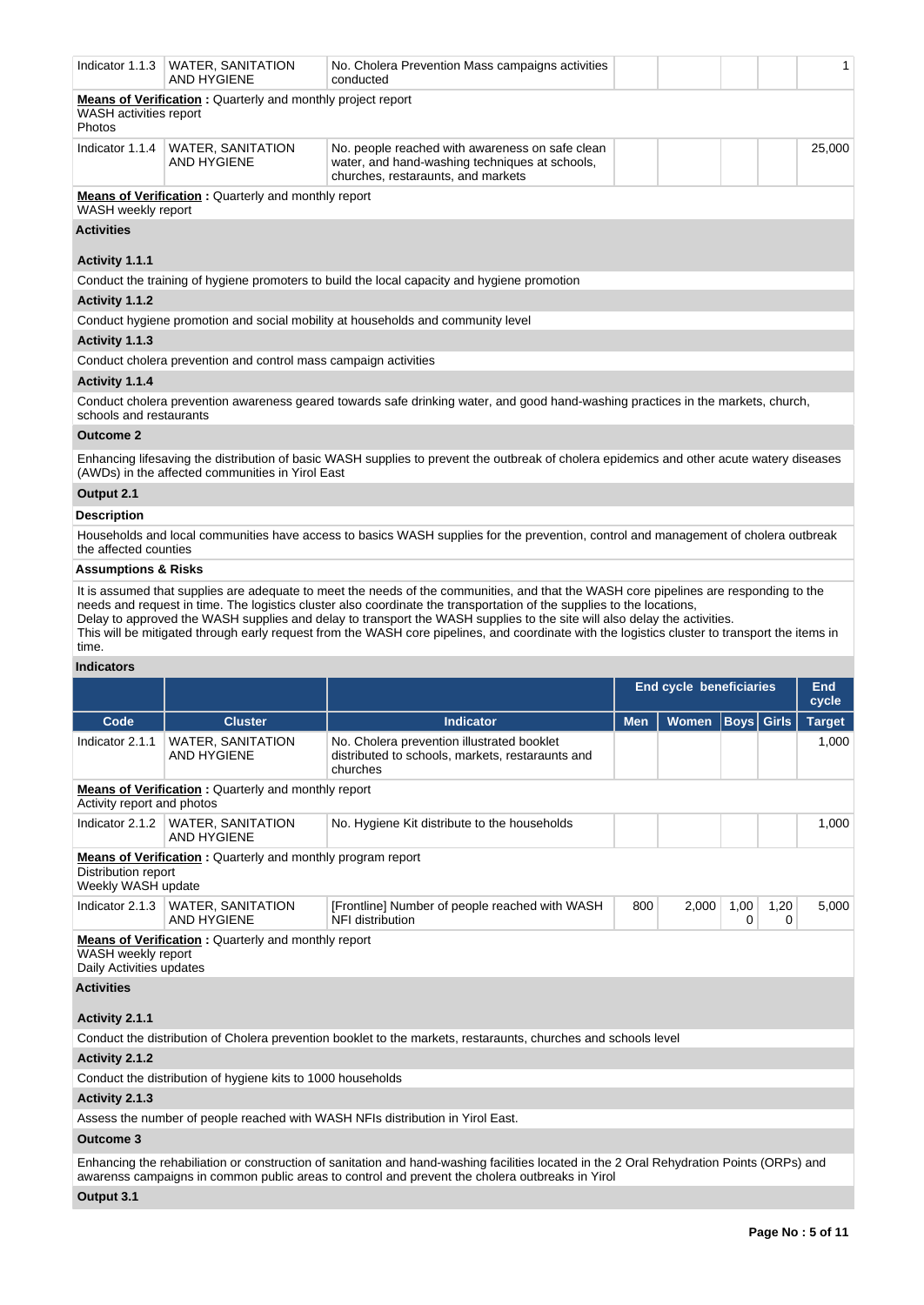## **Description**

Sanitation and hand-washing facilities have been rehabilitated or constructed , and funcctional in the 2 ORPs to control and prevent the cholera transmission in the health facilities

#### **Assumptions & Risks**

The assumption is that LiveWell will established 2 ORPs in Adior payam of Cuiedit and Shambe Port and there are no sanitation facilities. The risk is the underfunding and lack of transport to take the contruction materials to the site.

This will be mitigated by keeping the WASH Cluster posted and also mobilize available LiveWell resources to solved this out.

#### **Indicators**

|                                              |                                                                   |                                                                                                           | <b>End cycle beneficiaries</b> | End<br>cycle |                   |    |                |
|----------------------------------------------|-------------------------------------------------------------------|-----------------------------------------------------------------------------------------------------------|--------------------------------|--------------|-------------------|----|----------------|
| Code                                         | <b>Cluster</b>                                                    | <b>Indicator</b>                                                                                          | <b>Men</b>                     | <b>Women</b> | <b>Boys</b> Girls |    | <b>Target</b>  |
| Indicator 3.1.1                              | <b>WATER, SANITATION</b><br><b>AND HYGIENE</b>                    | [Frontline] Number of new latrines<br>constructed/rehabilitated                                           |                                |              |                   |    | 2              |
| WASH weekly report<br>Photos                 | <b>Means of Verification:</b> Quarterly and monthly report        |                                                                                                           |                                |              |                   |    |                |
| Indicator 3.1.2                              | <b>WATER, SANITATION</b><br>AND HYGIENE                           | [Frontline] Number of hand washing facilities<br>constructed/rehabilitated                                |                                |              |                   |    | $\overline{2}$ |
| WASH weekly updates<br>Photos                | <b>Means of Verification:</b> Quarterly and monthly report        |                                                                                                           |                                |              |                   |    |                |
| Indicator 3.1.3                              | <b>WATER, SANITATION</b><br><b>AND HYGIENE</b>                    | [Frontline] Number of people with access to<br>improved sanitation facilities                             | 20                             | 30           | 20                | 30 | 100            |
| WASH weekly report<br>Daily activity updates | <b>Means of Verification:</b> Quarterly and monthly report        |                                                                                                           |                                |              |                   |    |                |
| <b>Activities</b>                            |                                                                   |                                                                                                           |                                |              |                   |    |                |
| Activity 3.1.1                               |                                                                   |                                                                                                           |                                |              |                   |    |                |
|                                              | Rehabilitate or construct 2 sanitation facilities in Yirol East   |                                                                                                           |                                |              |                   |    |                |
| Activity 3.1.2                               |                                                                   |                                                                                                           |                                |              |                   |    |                |
|                                              | Rehabilitate or construct 2 hand-washing facilities in Yirol East |                                                                                                           |                                |              |                   |    |                |
| Activity 3.1.3                               |                                                                   |                                                                                                           |                                |              |                   |    |                |
|                                              |                                                                   | Conduct the assessment on the number of people reach with improved sanitation and hand-washing facilities |                                |              |                   |    |                |
| <b>Additional Targets:</b>                   |                                                                   |                                                                                                           |                                |              |                   |    |                |

# **M & R**

#### **Monitoring & Reporting plan**

Project Monitoring and Reporting plan will continually ensure the following;

- EFFECTIVE REPORTING SYSTEM: (i) compilation of daily/weekly/monthly WASH report, (ii) compilation of hygiene promotion reports, (iii) compilation of monthly and quarterly reports for Yirol East's Cholera Response report, (iv) compilation of quarterly progress report for the Hygiene promotion activities to WASH Cluster and the donors, (v) monthly and quarterly reports to the head Office in Juba. - EFFECTIVE FINANCIAL MONITORING SYSTEM: (i) LiveWell accounting systems is based on the double-entry system which records transactions into journals and ledgers. Daily transactions, including purchases, cash receipts, accounts receivable and accounts payable are recorded using a specific accounting software which is reconcile on a weekly/monthly basis under the supervision of finance department; II) Budget follow-up are elaborated and approved by project department together with the request for funds (ii) procurement

plan is elaborated at the begin of the project and review on a quarterly basis with the support and supervision of logistics and procurement manager; III) compilation of financial report is elaborated by the LiveWell administration with the support of a Project accountant and subsequently approved by executive committee within the Head Office.

- SKILLED TECHNICAL TEAM: LiveWell envisaged employment of technical human resources skilled in Emergency WASH Response with skilled in management and supervision, responsible for assisting CHD's team in Cholera case management, early detection and surveillance at Payam and Boma level. The activities will be based in 3 payams of Adior, Nyang and Malek. Daily monitoring and Supervsion - RAPID RESPONSE COMMITTEE: WASH Officer to oversee the activities, and provide supportive supervision and technical assistance to the Hygiene promotion team (3 supervisors corresponding to 3 payams, and 24 hygiene promoters, 8 HPs in each payam).

- Public Health Offcier(M&E Focal will be based in the Yirol East headquarter will be responsible for periodic visits in the 3 project areas, to check the implementation based on our indicators, targets and performances. The same role will be played by LiveWell's Program Director in the head office in Juba;

- EXTERNAL MONITORING: LiveWell will share daily/weekly WASH activities and other response data on the project implementation with WASH and Health Cluster focal persons both at Eastern Lakes State and State Ministry Of Health (SMOH) to share views and get additional inputs and comments.

| Workplan |
|----------|
|----------|

| <b>Activitydescription</b>                                                                                     | Year |  |  |  |  |  | 123456789101112 |  |
|----------------------------------------------------------------------------------------------------------------|------|--|--|--|--|--|-----------------|--|
| Activity 1.1.1: Conduct the training of hygiene promoters to build the local capacity<br>and hygiene promotion |      |  |  |  |  |  |                 |  |
|                                                                                                                | 2018 |  |  |  |  |  |                 |  |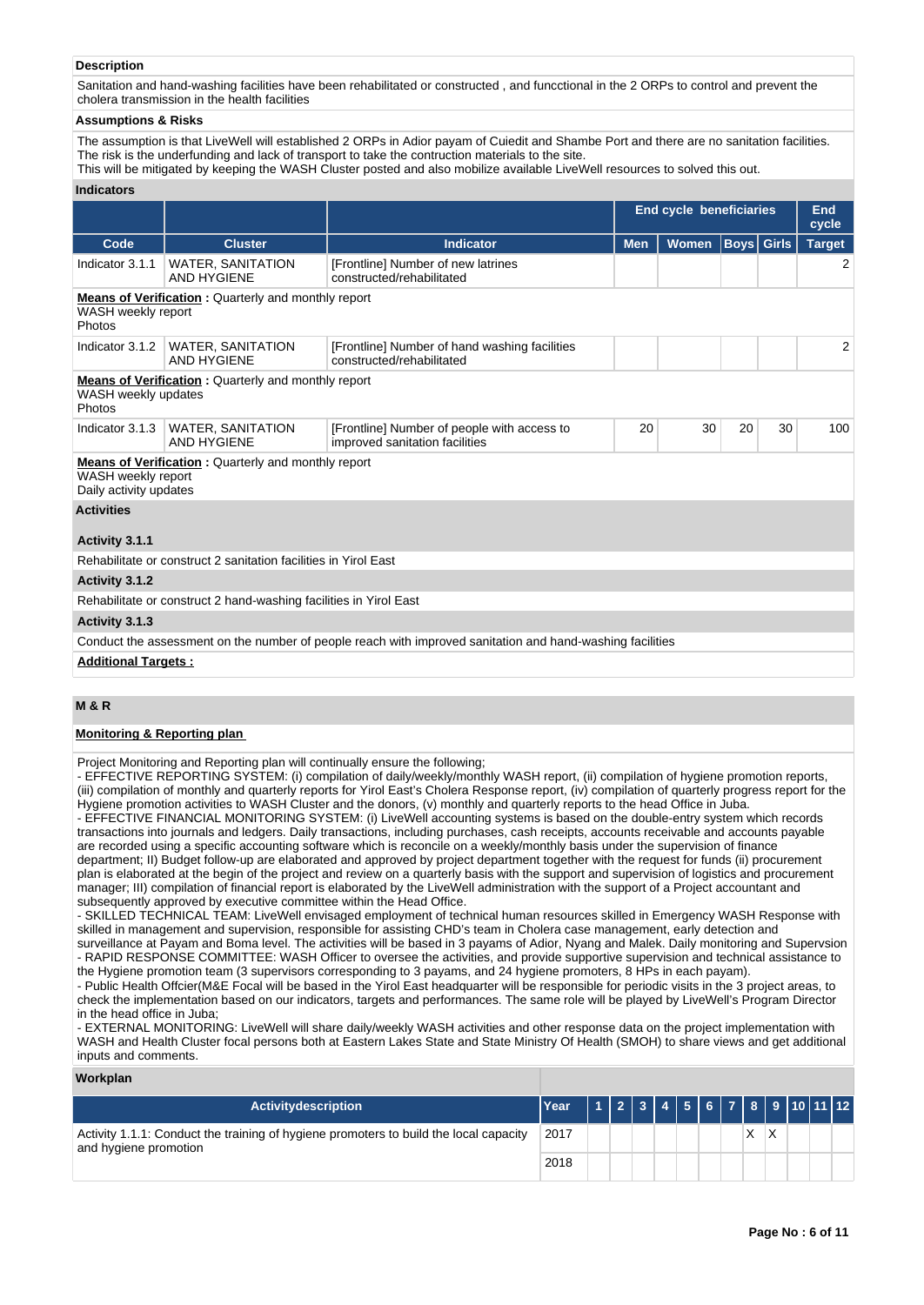| Activity 1.1.2: Conduct hygiene promotion and social mobility at households and<br>community level                                                              | 2017 |   |  |                |                |              | $x \mid x \mid x \mid x \mid x$ |  |
|-----------------------------------------------------------------------------------------------------------------------------------------------------------------|------|---|--|----------------|----------------|--------------|---------------------------------|--|
|                                                                                                                                                                 | 2018 | X |  |                |                |              |                                 |  |
| Activity 1.1.3: Conduct cholera prevention and control mass campaign activities                                                                                 | 2017 |   |  |                |                | X            |                                 |  |
|                                                                                                                                                                 | 2018 |   |  |                |                |              |                                 |  |
| Activity 1.1.4: Conduct cholera prevention awareness geared towards safe drinking<br>water, and good hand-washing practices in the markets, church, schools and | 2017 |   |  |                | $x \mid x$     |              | $x \times x$                    |  |
| restaurants                                                                                                                                                     | 2018 | X |  |                |                |              |                                 |  |
| Activity 2.1.1: Conduct the distribution of Cholera prevention booklet to the<br>markets, restaraunts, churches and schools level                               | 2017 |   |  |                | $x \mid x$     |              | $x \times x$                    |  |
|                                                                                                                                                                 | 2018 | X |  |                |                |              |                                 |  |
| Activity 2.1.2: Conduct the distribution of hygiene kits to 1000 households                                                                                     | 2017 |   |  | $\times$       | lx.            |              | $x \mid x \mid x$               |  |
|                                                                                                                                                                 | 2018 | X |  |                |                |              |                                 |  |
| Activity 2.1.3: Assess the number of people reached with WASH NFIs distribution<br>in Yirol East.                                                               | 2017 |   |  |                | X              | ΙX.          | $\mathsf{X}$ $\mathsf{X}$       |  |
|                                                                                                                                                                 | 2018 | X |  |                |                |              |                                 |  |
| Activity 3.1.1: Rehabilitate or construct 2 sanitation facilities in Yirol East                                                                                 | 2017 |   |  | $\mathsf{X}^-$ | $\mathsf{X}$   | $\mathsf{X}$ |                                 |  |
|                                                                                                                                                                 | 2018 |   |  |                |                |              |                                 |  |
| Activity 3.1.2: Rehabilitate or construct 2 hand-washing facilities in Yirol East                                                                               | 2017 |   |  |                | $x \mathsf{X}$ | $\mathsf{X}$ |                                 |  |
|                                                                                                                                                                 | 2018 |   |  |                |                |              |                                 |  |
| Activity 3.1.3: Conduct the assessment on the number of people reach with<br>improved sanitation and hand-washing facilities                                    | 2017 |   |  |                | $x \mathsf{X}$ |              | $x \times x$                    |  |
|                                                                                                                                                                 | 2018 | X |  |                |                |              |                                 |  |
|                                                                                                                                                                 |      |   |  |                |                |              |                                 |  |

## **OTHER INFO**

# **Accountability to Affected Populations**

LiveWell will continue to provide the emergency WASH response and preventive services in conflict affected areas of Yirol East ensuring that the affected populations are protected, not discriminated against based on age, gender, ethnicity or any form of disability. Sharing of information with SSHF, Health cluster, CHDs and community focal persons as a way to promote community ownership and long-term containment of the outbreak. Therefore, LiveWell will work closely with Yirol East communities, Adior hospital, Nyang PHCC, Malek PHCC, and other implementing INGOs/NNGOs in Yirol East county for appropriate referral and to also follow up on the progress of treatment in the referred facility.

SMOH'S CHD at Yirol East county will be responsible for transporting the referred patients. Logistics/Health/WASH clusters will coordinate the transportation of the ORPs/WASH/Health supplies to the LiveWell's main stores in Nyang, Malek, Adior and the head office in Juba where it will be channels to the specific locations ORPs in Yirol East. LiveWell has a capacity in term of storage to keeps the supplies and the hired vehicles to distribute the supplies.

#### **Implementation Plan**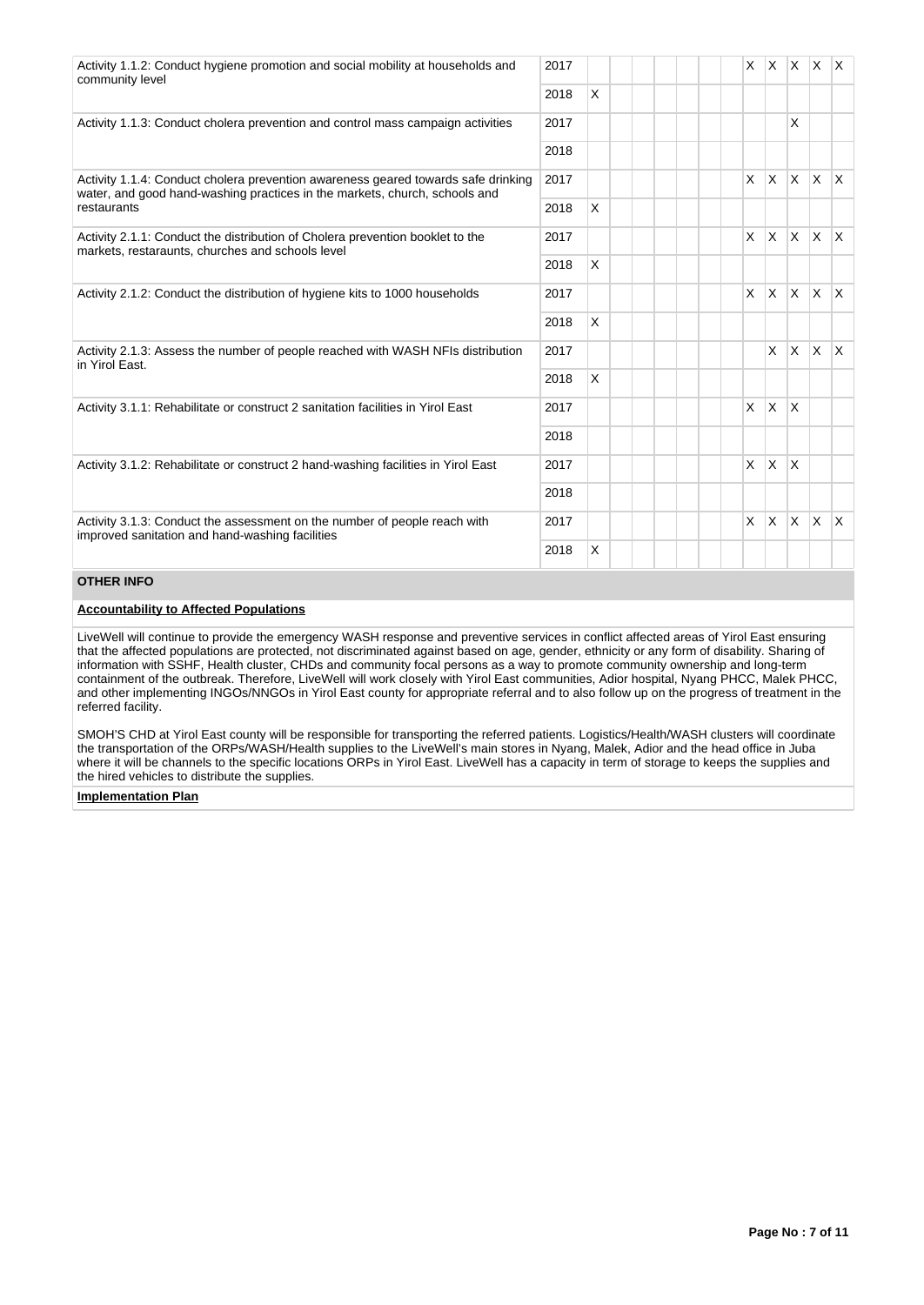LiveWell organization will self-perform as a implementing partner. LiveWell is registered by Relief and Rehabilitation commission as well as Ministry of Justice and this registry is recognized and acknowledged by the State Ministry of Health. LiveWell has a past experience in implementing cholera response and prevention project and this verse knowledge of area and the required skills will enable LiveWell to successfully implement this current project efficiently and effectively

This project will aim to reduced the morbidities and mortalities due to cholera outbreak, and as well support and strengthened the capacity of existing County Health Department's units/centers to response effectively to the further epidemics in the area.

27 hygiene promoters (HPs) including 3 payam supervisors will undergo 2 days refreshers training on cholera outbreak response and prevention, then deployed the HPs to conduct hygiene promotion activities at household, health facility and community level such as markets, schools, churches, restaraunts and waterpoints. Mass cholera awareness campaign and WASH NFIs distribution will be conducted for a period of 6 months, and the activities will be coordinated within the existing community leadership and other stakeholders at CHD, and other primary health care centers to guarantee effective and continues lifesaving cholera response services in the Bomas and corresponding villages. Effective referral will be put in place to make sure severe cholera cases identified at community level are referred to the nearest ORP, PHCC/Us, and CTC for further case management.

LiveWell Health project will coordinate other integrated Cholera prevention activities such as Household/neighborhood spraying will be conducted for patients with suspected cholera case to stop the active transmission. Surveillance team will investigate cases of community death from AWDs, and ascertain whether the cause was due to cholera. Public Health officer together with Community Health workers in the ORP will trained the 3 communities on burial and funeral plans for cholera death case.

Hygiene Promotion/social mobilization activities, and WASH NFIs distributions will be conducted in the ORP facilities, household and community level and teaches the community to have a better understanding of cholera transmission and its preventive measures.

The project design is based on proactive and continuous collaboration between LiveWell, SMOH, and other national and international organizations in Yirol East in order to ensure proper coordination, adherence to the activity plan and capacity of prompt project adjustments (when required). The LiveWell's emergency team in Yirol East will meet on regularly basis to ensure that proper monitoring and evaluation is in place to achieve properly achieved our objectives.

- WASH RESPONSE TEAM: Chaired by CHD Director in Yirol East, LiveWell Project focal persons, the WASH officer will meet on monthly basis and will be responsible for: (i) defining/consolidating/readjusting the work plan, (ii) sharing information and data on the activities carried out and in pipeline, (iii) debating possible project implementation challenges and identifying the related way forward,(iv) providing technical assistance in the project supervision, (v) consolidating quarterly project reports, (vi) representing the Project board in front of local stakeholders and when project-related decisions are taken.

- PROJECT COMMITTEE: Composed of CHD (or his/her delegate), and LiveWell, and both will be meeting on quarterly basis and will be responsible for: (i) supervising the general project implementation and provide related feedback/advice to the ERT Committee, (ii) facilitating integration of the project with other health activities in the catchment areas, (iii) linking with other stakeholders at Health Clusters, WASH clusters, IOM, WHO, UNICEF, other INGOs, etc.) to facilitate the project implementation and promotion. With reg

#### **Coordination with other Organizations in project area**

# **Name of the organization Areas/activities of collaboration and rationale**

#### **Environment Marker Of The Project**

A+: Neutral Impact on environment with mitigation or enhancement

#### **Gender Marker Of The Project**

2a-The project is designed to contribute significantly to gender equality

#### **Justify Chosen Gender Marker Code**

All LiveWell programs always involves and encourages the participation of boys, girls, women and men in the program through community participation. An aspect which is evident with the community health and hygiene promoters (both men and women) who are normally being involved at the facility and community level. Beneficiaries include all age groups with suspected cholera cases. Health education and hygiene promotion will target both genders, men, women. The WASH interventions data will be disaggregated by gender (boys, girls, men, women) defining the most affected group. The project will not discriminate against any gender, race, tribe, or religion during implementation. We have clear policy in the employees' code of conduct that stipulated the prevention of sexual and exploitation at work. Hygiene kits and dignity kits will be distributed. All the repaired emergency toilets will observed gender sensitive (marking, signs and lights).

#### **Protection Mainstreaming**

• LiveWell's cholera project will involves and encourage the participation of women, girls, boys, and men in the project.

• Our beneficiaries include children aged under-five years (boys and girls) and caregivers of children with suspected cases of cholera epidemics.

• Health education and hygiene promotion activities at the community and the household level will target both genders, men, women, young adults (male & female) living in 3 payams of Nyang, Malek and Adior.

• Cholera Case Management at community level will observed the reproductive health issues pertaining to the protection of pregnant women or female in their reproductive age, by encouraging pregnant women to test for HCG at health facility before administering any antibiotics especially women has who missed their period to avoid the association of abortion with the cholera case management. Lactating mothers will also be considered in the management.

• The WASH weekly information and monthly reports data, will be disaggregated by gender (boys, girls, men, women), defining the most affected group.

• The project activities will not discriminate against any gender, race, tribe, or religion during implementation process. Our focus will be on the affected vulnerable populations within Yirol East county.

We have clear policy in the employees' code of conduct that stipulated the prevention of sexual harassment and exploitation at work, and there is NO tolerance to any case of Gender-based Violence at workplace

#### **Country Specific Information**

#### **Safety and Security**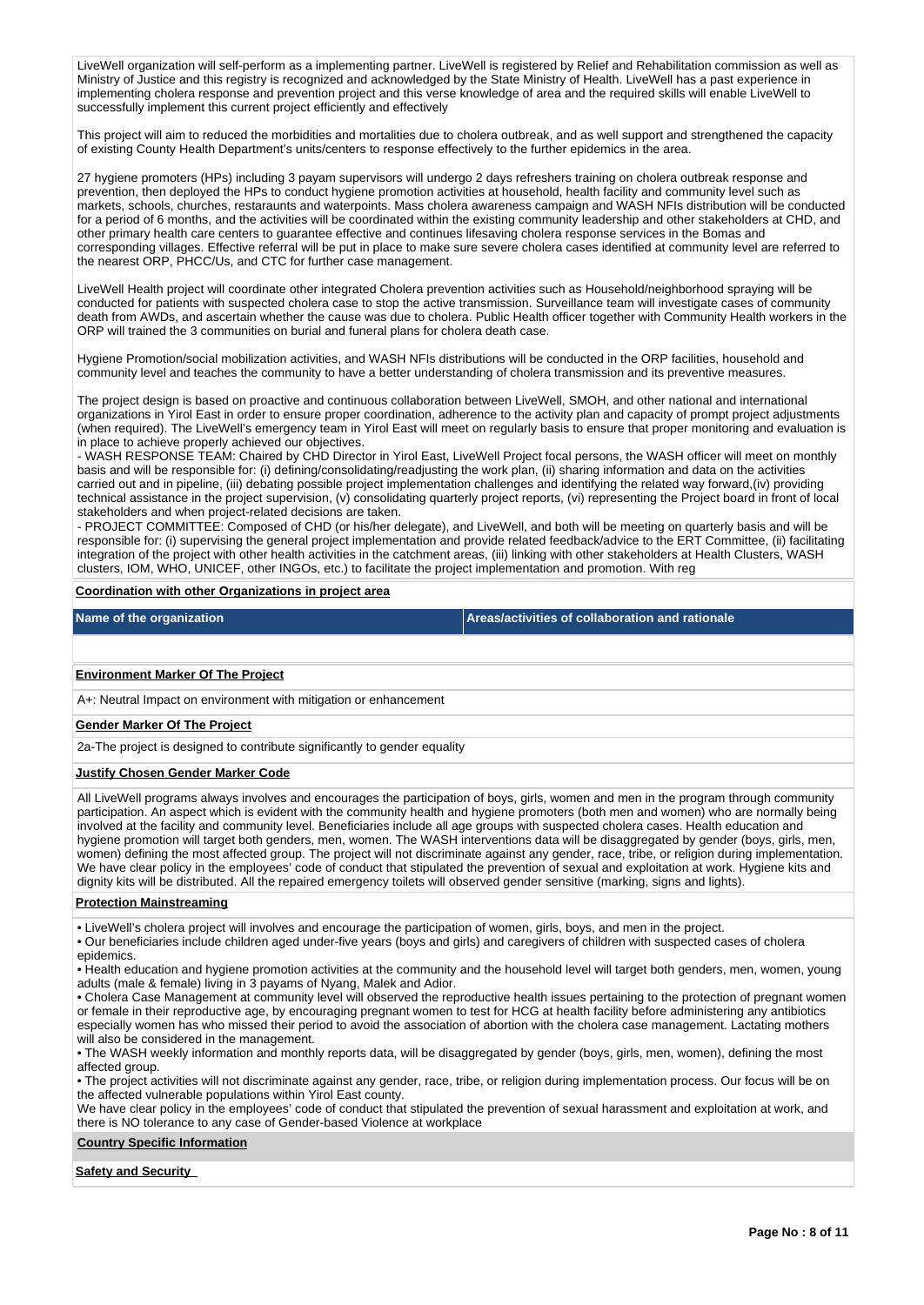Since July 2016, South Sudan was characterized by the escalation of armed violence targeting civilians leading to forced displacements in the POCs, IDPs, and local settlements within affected states. In Jonglei, over 250,000 civilians crossed the river nile to Mingkaman IDP sites, but some moved to Yirol West and Yirol East to stays with the host communities in search for food, shelters and safe drinking water. Lakes State has been undergoing difficulty time with the inter-clan raiding of cows and killing of innocent civilians in almost all its 8 counties. The security is kinder stable in Yirol East but worrying between on the road that connect Yirol West and the Yirol East on your way from Mingkaman. 2 months ago, IOM staffs felt in the road ambush, got looted and 3 employees killed, and this had made some three INGOs to withdraw from the area.

Yirol East people are friendly and welcoming, except few cases of looting/robbery reported on the roads to Yirol West but rare occassions.

# **Access**

Yirol East is accessible by road, water and air transports. It is access by road through The Mingkaman-Yirol West road, and by boat through Mingkaman from Awerial, Shambe port from Twic East of Jonglei State to Yali then to Nyang, quiet a far distance compare to Mingkaman passage. Adior town have a very small airstrip for emergency Logs flight. However road and water transport is not 100 percent safer, but it's 100 percent accessible.

# **BUDGET**

| Code | <b>Budget Line Description</b>                                                                                                                                                                                                                                                                                                                                                                                                                                                                    |   | $D / S$ Quantity | <b>Unit</b><br>cost           | <b>Duration</b><br>Recurran<br>ce | $\frac{9}{6}$<br>charged<br>to CHF | <b>Total Cost</b> |  |  |  |  |
|------|---------------------------------------------------------------------------------------------------------------------------------------------------------------------------------------------------------------------------------------------------------------------------------------------------------------------------------------------------------------------------------------------------------------------------------------------------------------------------------------------------|---|------------------|-------------------------------|-----------------------------------|------------------------------------|-------------------|--|--|--|--|
|      | 1. Staff and Other Personnel Costs                                                                                                                                                                                                                                                                                                                                                                                                                                                                |   |                  |                               |                                   |                                    |                   |  |  |  |  |
| 1.1  | <b>Executive Director</b>                                                                                                                                                                                                                                                                                                                                                                                                                                                                         | S |                  | 1 6,000<br>.00                | 6                                 | 3.00                               | 1,080.00          |  |  |  |  |
|      | The Executive Director will have overall control and management of the program. S/he will be involved in the coordination and<br>provide guidance in program policy issues. S/he will oversee the program implementation as per the proposal; s/he will be<br>reviewing all reports before submission to the donors. S/he will partially work under this project.                                                                                                                                 |   |                  |                               |                                   |                                    |                   |  |  |  |  |
| 1.2  | Program Director                                                                                                                                                                                                                                                                                                                                                                                                                                                                                  | S |                  | $1 \mid 5,500$<br>.00         | 6                                 | 10.00                              | 3,300.00          |  |  |  |  |
|      | S/he is responsible for the overall oversight of the projects and ensuring that donor requirements are met. S/he will review<br>program reports, program workplans, liaise with the donor and overseen the program manager to ensure sound implementation<br>and completion of activities.                                                                                                                                                                                                        |   |                  |                               |                                   |                                    |                   |  |  |  |  |
| 1.3  | Finance Manager                                                                                                                                                                                                                                                                                                                                                                                                                                                                                   | S |                  | $1 \mid 4,000$<br>.00         | 6                                 | 3.00                               | 720.00            |  |  |  |  |
|      | S/he will be primarily responsible for the donor and administrative reporting. S/he will be formulating new budgets and ensuring<br>adequate cash is available in the sites. S/he will also ensure all the donor requirements and LiveWell internal regulations are met<br>and adhered to in all the field sites. S/he will also be the administration focal point ensuring all the local laws are adhered to in all<br>LiveWell operating projects. S/he will partially work under this project. |   |                  |                               |                                   |                                    |                   |  |  |  |  |
| 1.4  | Logistics/Procurement Manager                                                                                                                                                                                                                                                                                                                                                                                                                                                                     | S |                  | $1 \overline{)3,600}$<br>.00. | 6                                 | 3.00                               | 648.00            |  |  |  |  |
|      | S/he will be responsible for providing direction to the logistic team in accordance with project objectives and the proposal. S/he<br>will provide support for project procurement, asset/inventory and report writing and liaising with the project focal persons to<br>ensure lead time between purchasing and delivery of supplies and other is kept minimal and determined beforehand. S/he will<br>partially work under this project.                                                        |   |                  |                               |                                   |                                    |                   |  |  |  |  |
| 1.5  | Human Resource Manager                                                                                                                                                                                                                                                                                                                                                                                                                                                                            | S |                  | $1 \mid 2,500$<br>.00         | 6                                 | 4.00                               | 600.00            |  |  |  |  |
|      | S/he is responsible for developing and implementing HR policies and procedure, ensuring that all labor laws are complied with,<br>and is a member of senior management team.                                                                                                                                                                                                                                                                                                                      |   |                  |                               |                                   |                                    |                   |  |  |  |  |
| 1.6  | <b>WASH Officer</b>                                                                                                                                                                                                                                                                                                                                                                                                                                                                               | D |                  | 1 500.0<br>0                  | 6                                 | 100.00                             | 3,000.00          |  |  |  |  |
|      |                                                                                                                                                                                                                                                                                                                                                                                                                                                                                                   |   |                  |                               |                                   |                                    |                   |  |  |  |  |
| 1.7  | <b>Hygiene Promotion Supervisors</b>                                                                                                                                                                                                                                                                                                                                                                                                                                                              | D | 3                | 120.0<br>0                    | 6                                 | 100.00                             | 2,160.00          |  |  |  |  |
| 1.8  | Hygiene Promoters/Social Mobilizers                                                                                                                                                                                                                                                                                                                                                                                                                                                               | D |                  | 24 90.00                      | 6                                 | 100.00                             | 12,960.00         |  |  |  |  |
|      |                                                                                                                                                                                                                                                                                                                                                                                                                                                                                                   |   |                  |                               |                                   |                                    |                   |  |  |  |  |
|      | <b>Section Total</b>                                                                                                                                                                                                                                                                                                                                                                                                                                                                              |   |                  | 24,468.00                     |                                   |                                    |                   |  |  |  |  |
|      | 2. Supplies, Commodities, Materials                                                                                                                                                                                                                                                                                                                                                                                                                                                               |   |                  |                               |                                   |                                    |                   |  |  |  |  |
| 2.1  | Visibilities supplies                                                                                                                                                                                                                                                                                                                                                                                                                                                                             | D |                  | $1 \mid 1,350$<br>.00         | 1                                 | 100.00                             | 1,350.00          |  |  |  |  |
|      | Cost for T-shirt, Cap, and ribbon for cholera prevention response                                                                                                                                                                                                                                                                                                                                                                                                                                 |   |                  |                               |                                   |                                    |                   |  |  |  |  |
| 2.2  | Training of Hygiene promoters on social mobilization and<br>cholera prevention                                                                                                                                                                                                                                                                                                                                                                                                                    | D | 1 <sup>1</sup>   | 2,000<br>.00                  | 1                                 | 100.00                             | 2,000.00          |  |  |  |  |
|      | Cost for Training materials such as notepads, pen, meals and transport                                                                                                                                                                                                                                                                                                                                                                                                                            |   |                  |                               |                                   |                                    |                   |  |  |  |  |
| 2.3  | 2 Community Meetings                                                                                                                                                                                                                                                                                                                                                                                                                                                                              | D |                  | 2 600.0<br>0                  | 1                                 | 100.00                             | 1,200.00          |  |  |  |  |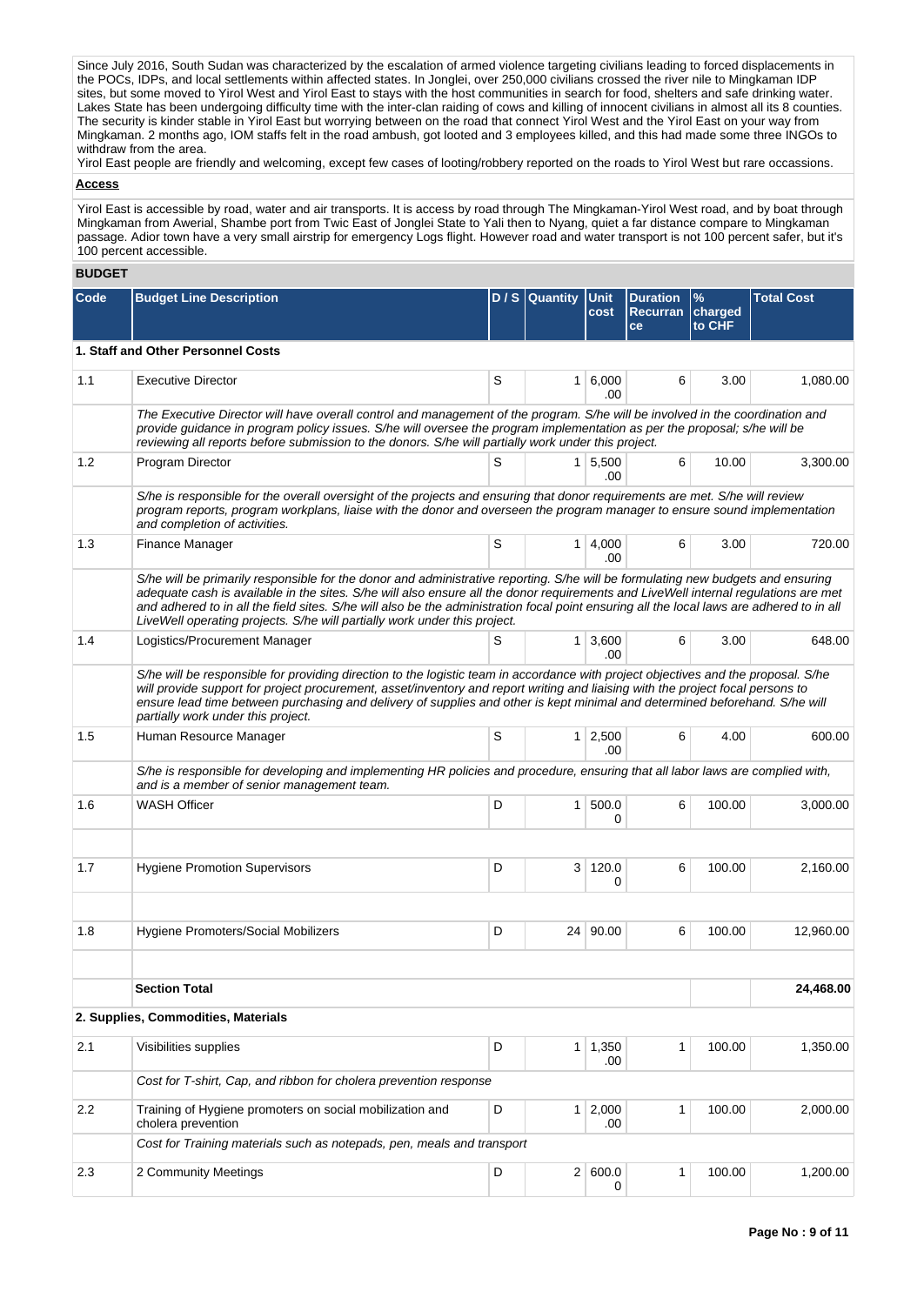|              | Cost of sodas, incentive, water, handbooks, pens, hiring of halls, and the transport cost per attendant                                                                                                                                                                                                                                                                                                                                                                           |           |                |                       |              |        |           |  |  |  |  |
|--------------|-----------------------------------------------------------------------------------------------------------------------------------------------------------------------------------------------------------------------------------------------------------------------------------------------------------------------------------------------------------------------------------------------------------------------------------------------------------------------------------|-----------|----------------|-----------------------|--------------|--------|-----------|--|--|--|--|
| 2.4          | Mass Campaigns                                                                                                                                                                                                                                                                                                                                                                                                                                                                    | D         | $\mathbf{1}$   | 1,350<br>.00          | $\mathbf{1}$ | 100.00 | 1,350.00  |  |  |  |  |
|              | Cost of hiring a campaign truck, public microphones, drama groups and dancers                                                                                                                                                                                                                                                                                                                                                                                                     |           |                |                       |              |        |           |  |  |  |  |
| 2.5          | Rehabilitation or construction of new toilets                                                                                                                                                                                                                                                                                                                                                                                                                                     | D         |                | $2 \mid 4,500$<br>.00 | $\mathbf{1}$ | 100.00 | 9,000.00  |  |  |  |  |
|              | Cost for construction for local materials, excavation of the pits, doors, iron-sheets, poles, and finishing, labour cost                                                                                                                                                                                                                                                                                                                                                          |           |                |                       |              |        |           |  |  |  |  |
| 2.6          | Rehabiliation or construction of new Hand-washing facilites                                                                                                                                                                                                                                                                                                                                                                                                                       | D         |                | 2 750.0<br>0          | 1            | 100.00 | 1,500.00  |  |  |  |  |
|              | Cost of concrete stand, tanks, plumbings and labour cost                                                                                                                                                                                                                                                                                                                                                                                                                          |           |                |                       |              |        |           |  |  |  |  |
|              | <b>Section Total</b>                                                                                                                                                                                                                                                                                                                                                                                                                                                              |           |                |                       |              |        | 16,400.00 |  |  |  |  |
| 3. Equipment |                                                                                                                                                                                                                                                                                                                                                                                                                                                                                   |           |                |                       |              |        |           |  |  |  |  |
| 3.1          | Laptops                                                                                                                                                                                                                                                                                                                                                                                                                                                                           | D         | $\mathbf{1}$   | 500.0<br>0            | 1            | 100.00 | 500.00    |  |  |  |  |
|              | cost for 1 laptop for WASH officer for report at Yirol East                                                                                                                                                                                                                                                                                                                                                                                                                       |           |                |                       |              |        |           |  |  |  |  |
| 3.2          | Satelite phones                                                                                                                                                                                                                                                                                                                                                                                                                                                                   | D         | 1              | 700.0<br>0            | 1            | 100.00 | 700.00    |  |  |  |  |
|              | cost of 1 satellite phone in case of poor network in the remote setting                                                                                                                                                                                                                                                                                                                                                                                                           |           |                |                       |              |        |           |  |  |  |  |
| 3.3          | Communication-Juba office                                                                                                                                                                                                                                                                                                                                                                                                                                                         | D         | 1 <sup>1</sup> | 1,500<br>.00          | 6            | 10.00  | 900.00    |  |  |  |  |
|              | Airtime to call the staffs for report, airtime for internet                                                                                                                                                                                                                                                                                                                                                                                                                       |           |                |                       |              |        |           |  |  |  |  |
|              | <b>Section Total</b>                                                                                                                                                                                                                                                                                                                                                                                                                                                              |           |                | 2,100.00              |              |        |           |  |  |  |  |
|              | 4. Contractual Services                                                                                                                                                                                                                                                                                                                                                                                                                                                           |           |                |                       |              |        |           |  |  |  |  |
| NA           | NA                                                                                                                                                                                                                                                                                                                                                                                                                                                                                | <b>NA</b> | 0              | 0.00                  | 0            | 0      | 0.00      |  |  |  |  |
|              | <b>NA</b>                                                                                                                                                                                                                                                                                                                                                                                                                                                                         |           |                |                       |              |        |           |  |  |  |  |
|              | <b>Section Total</b>                                                                                                                                                                                                                                                                                                                                                                                                                                                              |           |                | 0.00                  |              |        |           |  |  |  |  |
| 5. Travel    |                                                                                                                                                                                                                                                                                                                                                                                                                                                                                   |           |                |                       |              |        |           |  |  |  |  |
| 5.1          | Local staff travel per diem                                                                                                                                                                                                                                                                                                                                                                                                                                                       | D         | 1              | 100.0<br>$\Omega$     | 6            | 100.00 | 600.00    |  |  |  |  |
|              | This covers the cost of staff per diem during training and other times of assignment outside of their duty station, including<br>accommodation. Cost is budgeted as per actual cost LiveWell is paying, as per the procedure                                                                                                                                                                                                                                                      |           |                |                       |              |        |           |  |  |  |  |
| 5.2          | Local staff Travel accommodation                                                                                                                                                                                                                                                                                                                                                                                                                                                  | D         |                | 2 100.0<br>0          | 6            | 100.00 | 1,200.00  |  |  |  |  |
|              | This covers the cost of staff per diem during training and other times of assignment outside of their duty station, including<br>accommodation. Cost is budgeted as per actual cost LiveWell is paying, as per the procedure                                                                                                                                                                                                                                                      |           |                |                       |              |        |           |  |  |  |  |
| 5.3          | Travel Air-fare within South Sudan                                                                                                                                                                                                                                                                                                                                                                                                                                                | D         | 1 <sup>1</sup> | 283.7<br>0            | 3            | 100.00 | 851.10    |  |  |  |  |
|              | This will cover the cost of travel both by road and by air within South Sudan. Staff travel will be required mainly between the Juba<br>main office and the site where RRM working group wanted LiveWell to response. The main means of transport between Juba and<br>Project Implementation sites is by air since roads are impassable especially during the rainy season and LiveWell relies mainly<br>on WFP flights for such travel. Cost is budgeted as per historical cost. |           |                |                       |              |        |           |  |  |  |  |
|              | <b>Section Total</b>                                                                                                                                                                                                                                                                                                                                                                                                                                                              |           |                | 2,651.10              |              |        |           |  |  |  |  |
|              | 6. Transfers and Grants to Counterparts                                                                                                                                                                                                                                                                                                                                                                                                                                           |           |                |                       |              |        |           |  |  |  |  |
| NA           | NA                                                                                                                                                                                                                                                                                                                                                                                                                                                                                | <b>NA</b> | 0              | 0.00                  | 0            | 0      | 0.00      |  |  |  |  |
|              | ΝA                                                                                                                                                                                                                                                                                                                                                                                                                                                                                |           |                |                       |              |        |           |  |  |  |  |
|              | <b>Section Total</b>                                                                                                                                                                                                                                                                                                                                                                                                                                                              |           |                | 0.00                  |              |        |           |  |  |  |  |
|              | 7. General Operating and Other Direct Costs                                                                                                                                                                                                                                                                                                                                                                                                                                       |           |                |                       |              |        |           |  |  |  |  |
| 7.1          | Office rent and maintenance                                                                                                                                                                                                                                                                                                                                                                                                                                                       | S         | 1 <sup>1</sup> | 9,000<br>.00          | 6            | 1.00   | 540.00    |  |  |  |  |
|              | cost of rent                                                                                                                                                                                                                                                                                                                                                                                                                                                                      |           |                |                       |              |        |           |  |  |  |  |
| 7.2          | Office utilityes and supplies                                                                                                                                                                                                                                                                                                                                                                                                                                                     | S         | $\mathbf{1}$   | 5,000<br>.00          | 6            | 1.00   | 300.00    |  |  |  |  |